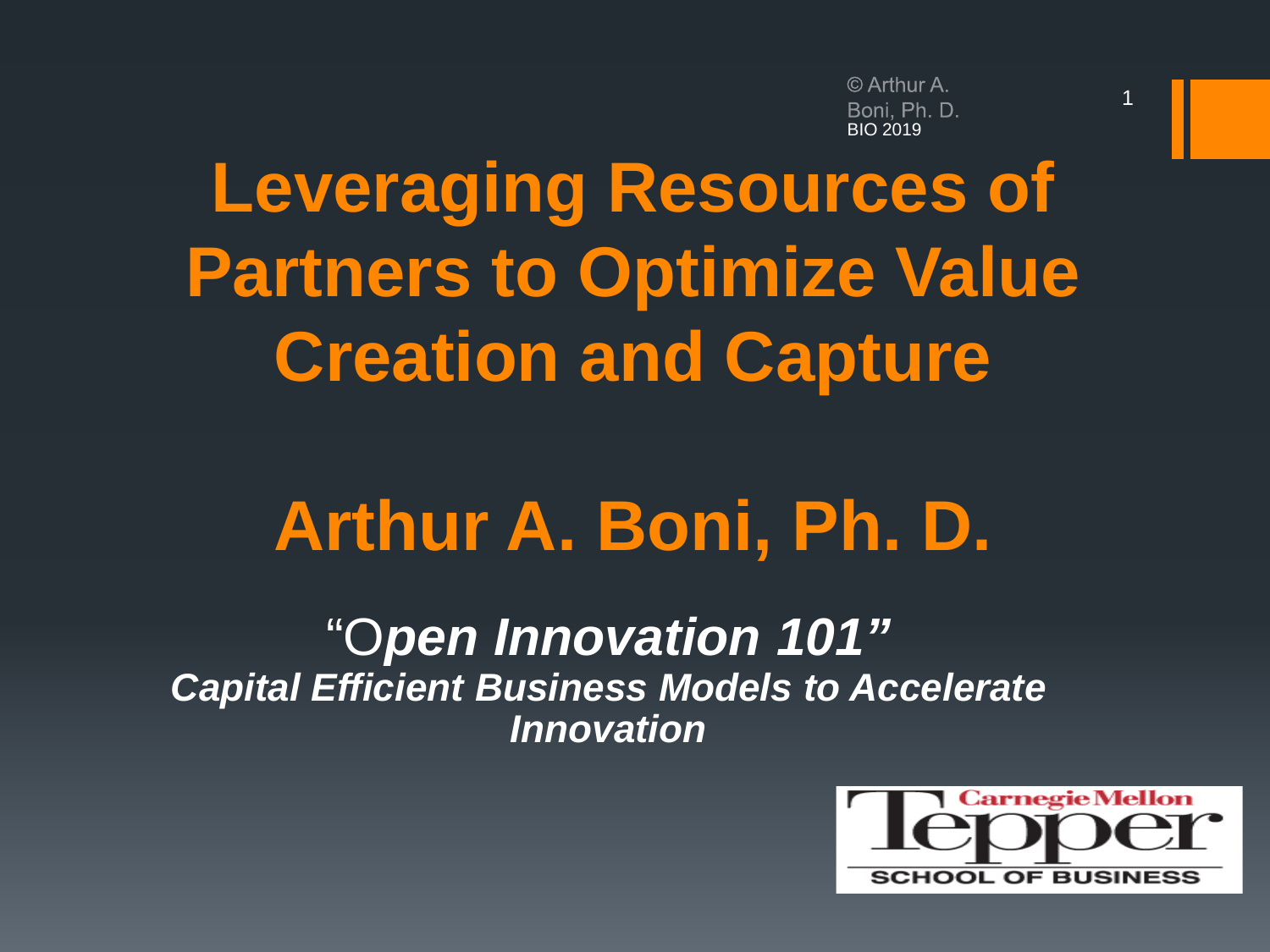© Arthur A. Boni, Ph. D. BIO 2019

## *Reference*

**Arthur A. Boni and Christopher Moehle –** "Biotechnology Lessons for Robotics: Adapting New Business Models to Accelerate Innovation"J. Commercial Biotechnology, Vol. 20, pp. 37-44 (2014)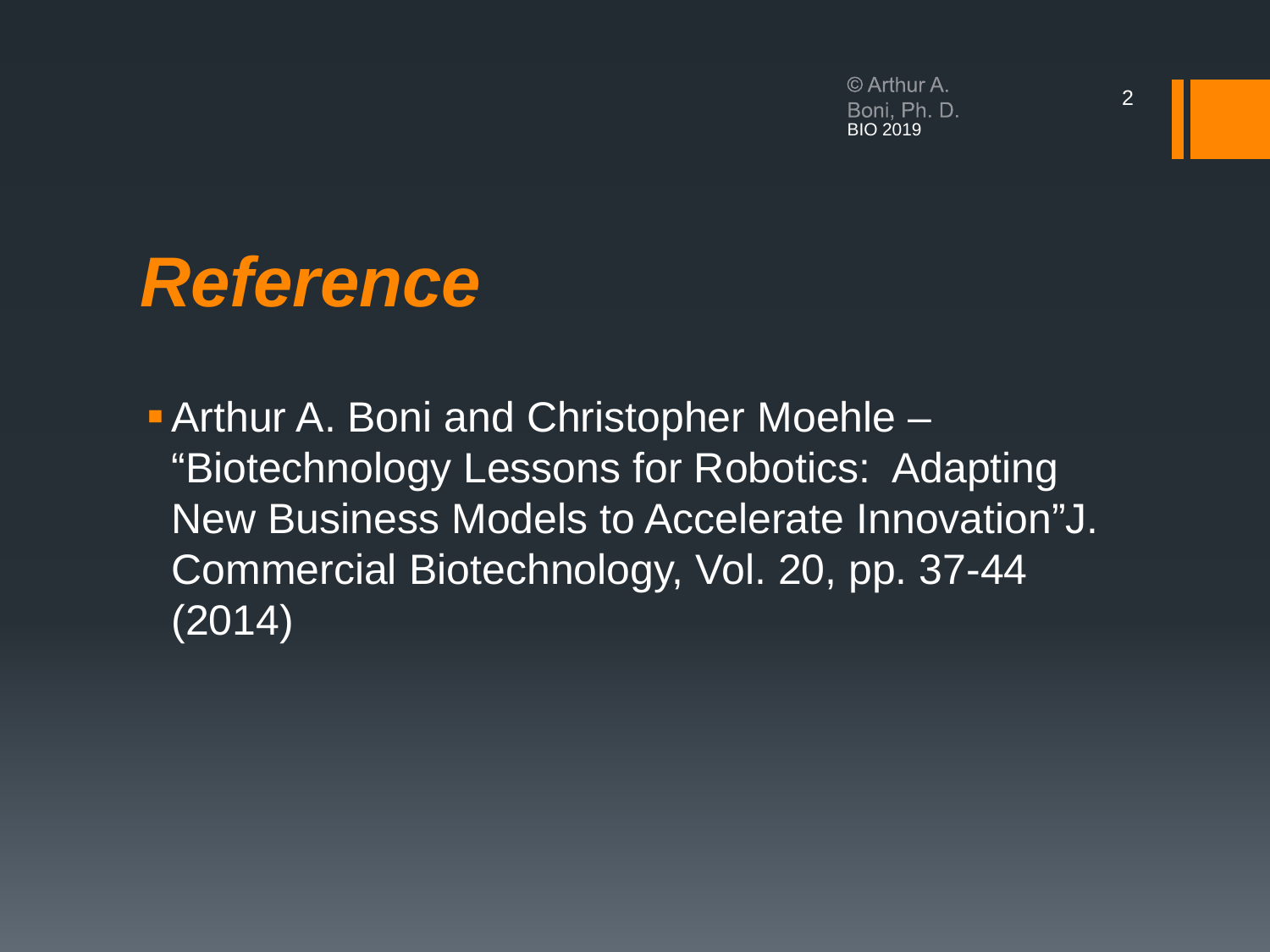© Arthur A. Roni Ph D. BIO 2019

## *Background on OI the pace of innovation is challenged*

#### **Promoted by Henry Chesbrough**

- **Exec Director of Open Innovation Institute at U. California,** Berkeley (formerly at Harvard)
- New markets for knowledge driven by:
	- **Increasing availability and knowledge of smart, creative workers** worldwide
	- External options for ideas "on the shelf" or available (including crowdsourcing)
	- Global expansion of IT networks for global connect on a 24/7 basis
	- **Growth and maturation of the VC market locally and globally**
	- **Increasing capacity and appetite of external partners for ideas**
	- Capital inefficiency of "vertical integration"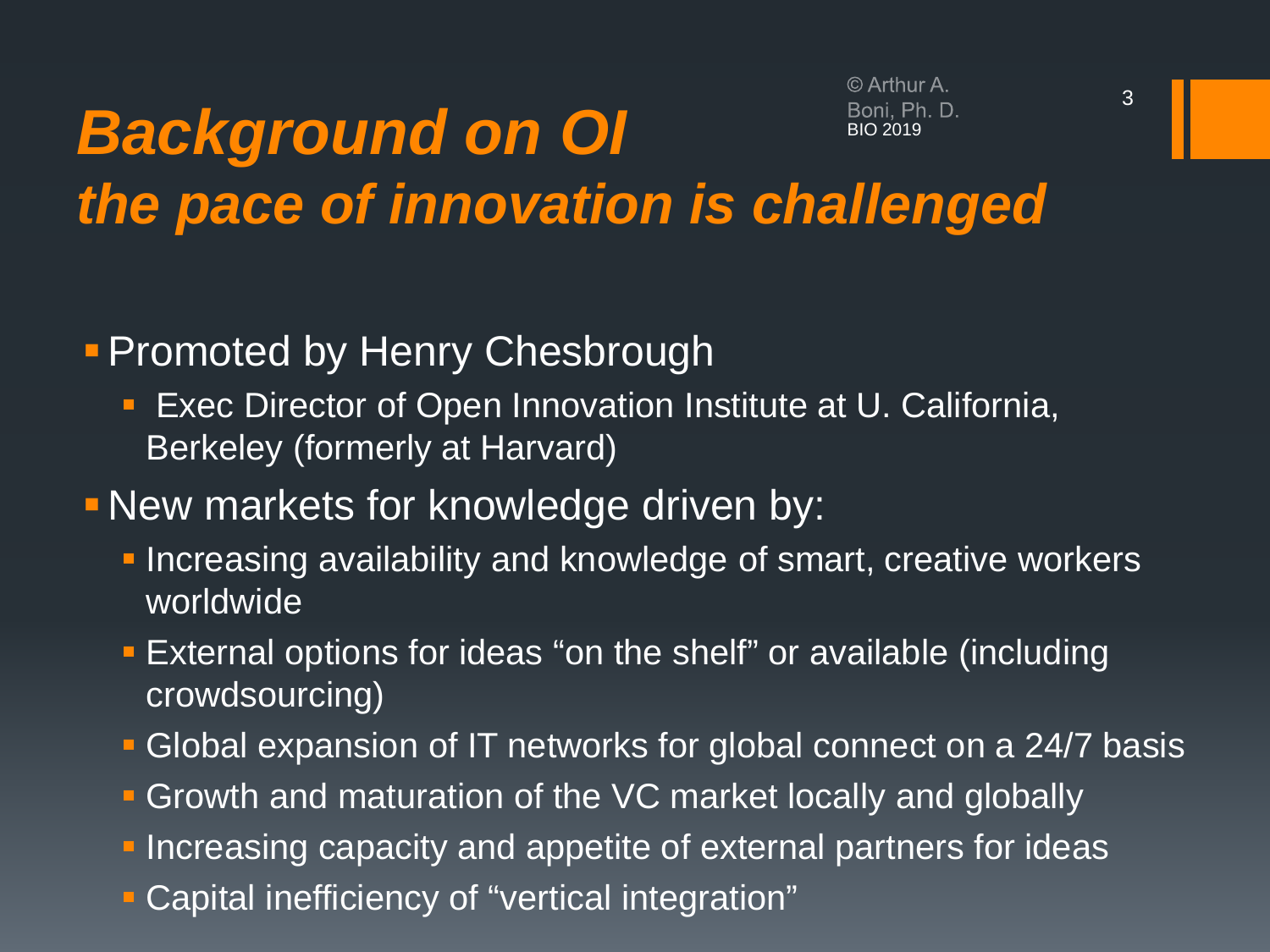# *Open Innovation Facts*

© Arthur A. Boni, Ph. D. BIO 2019

- *Boundaries between firm and environment are now permeable*
	- Vertical integration (or owning the entire value chain) is "disrupted"
	- **Partner for access to resources** not controlled by the firm
	- **Expand ideas & paths to market** - knowledge is distributed widely, so buy or license it
	- **Some ideas cannot or should** not, be pursued by the firm directly, so spin them off
		- **Christensen's Innovators Dilemma** and Solution
- *Short list of who is using it:*
	- **IBM, Intel, GE, Phillips, Google,** Apple, Amazon, Siemens
	- Salesforce, UnderArmour, 3M, Kraft, P&G
	- **Eli Lilly/Innocentive, J&J, GSK**
- **79% draw on innovations from** outside their industry! (Nine Sigma & Harris Interactive)

#### *Open source and open innovation are complements*

- **Shared software**
- **Projects or communities act as** innovation intermediaries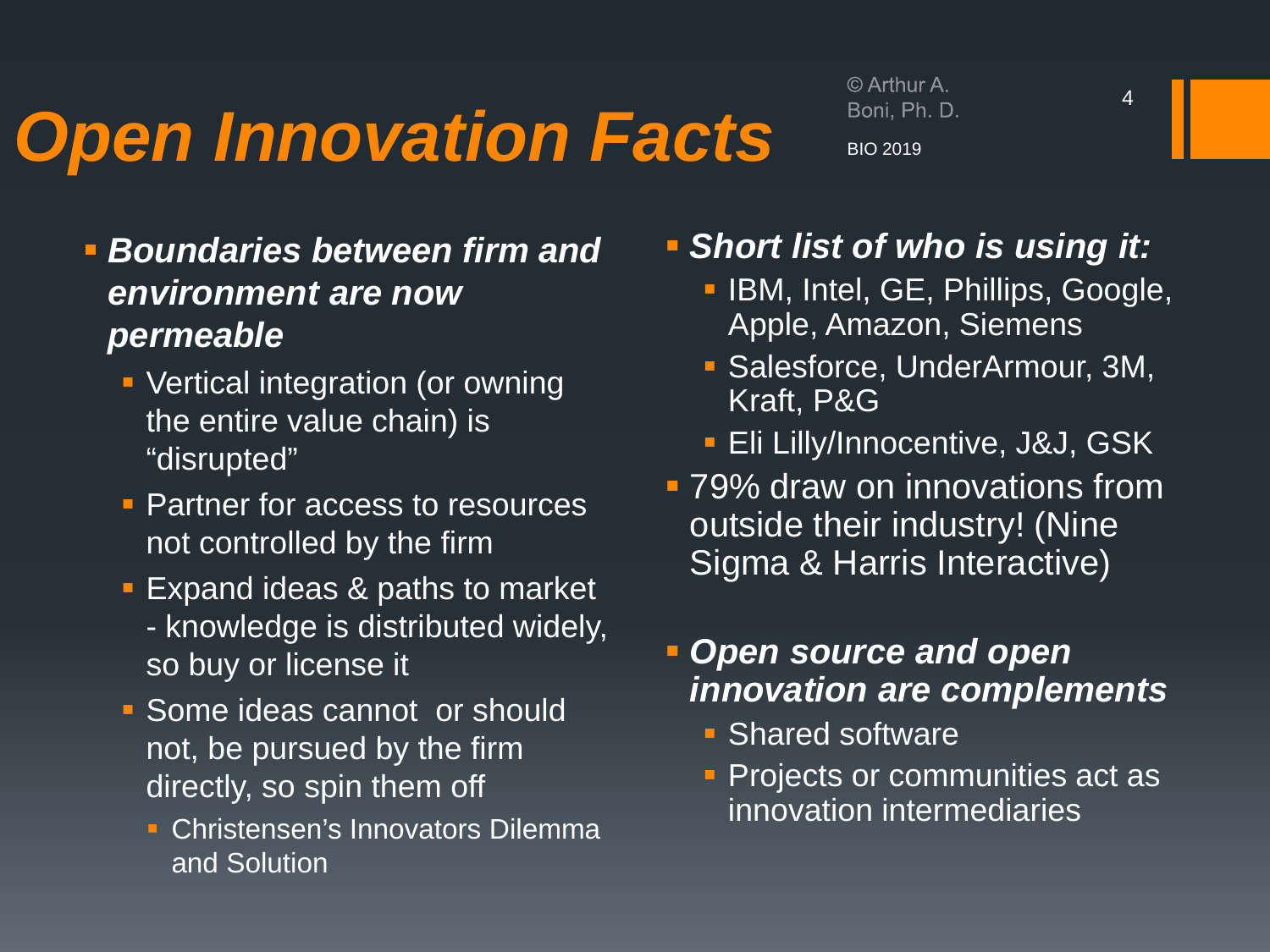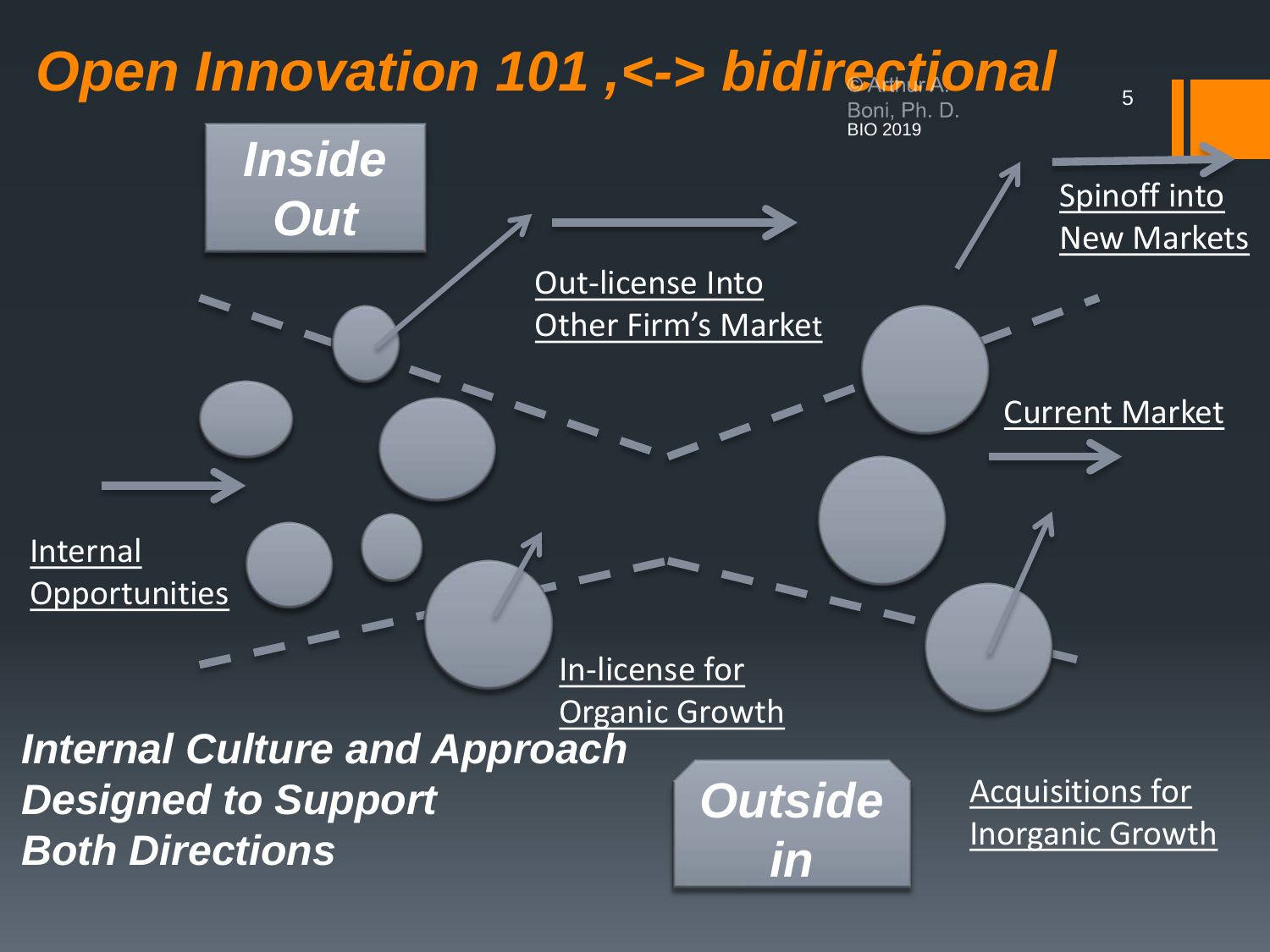#### Boni, Ph. D. What parts should you rent?



*Ref. Osterwalder*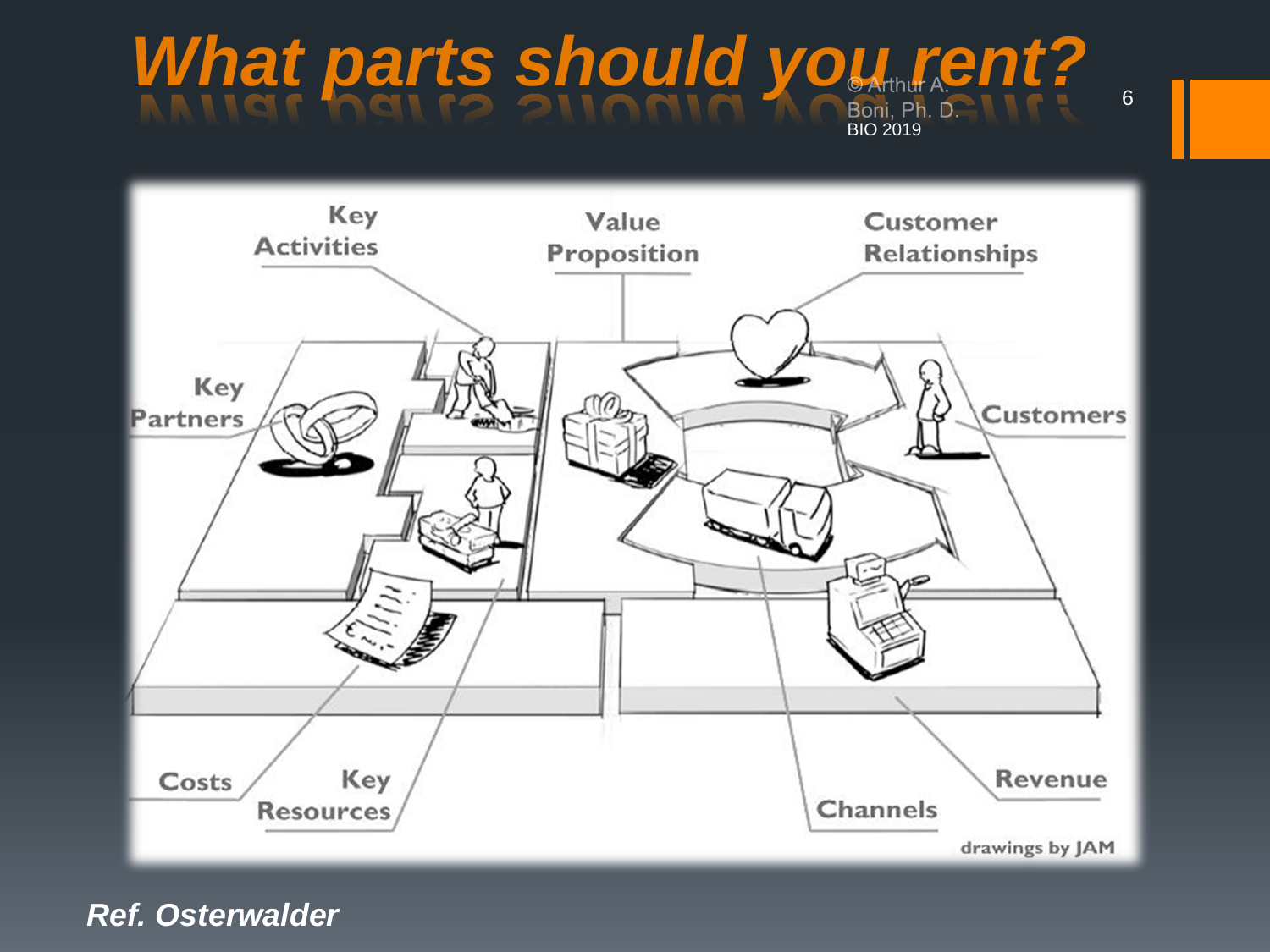# *Minimize risk and capital to optimize value and build brand*

- **The Business Model contains all elements required by a firm** to create, deliver and capture value.
- **In developing and validating the business model elements,** the firm can leverage the resources and channels of partners across the value chain, and share the value created and delivered with others.
	- **Partner selectively and appropriately, e. g. clinical testing** (CRO or pharma?); manufacturing (CMO?), channel access (pharma?),
	- **Extreme version is "a virtual company", at least thru the** early stages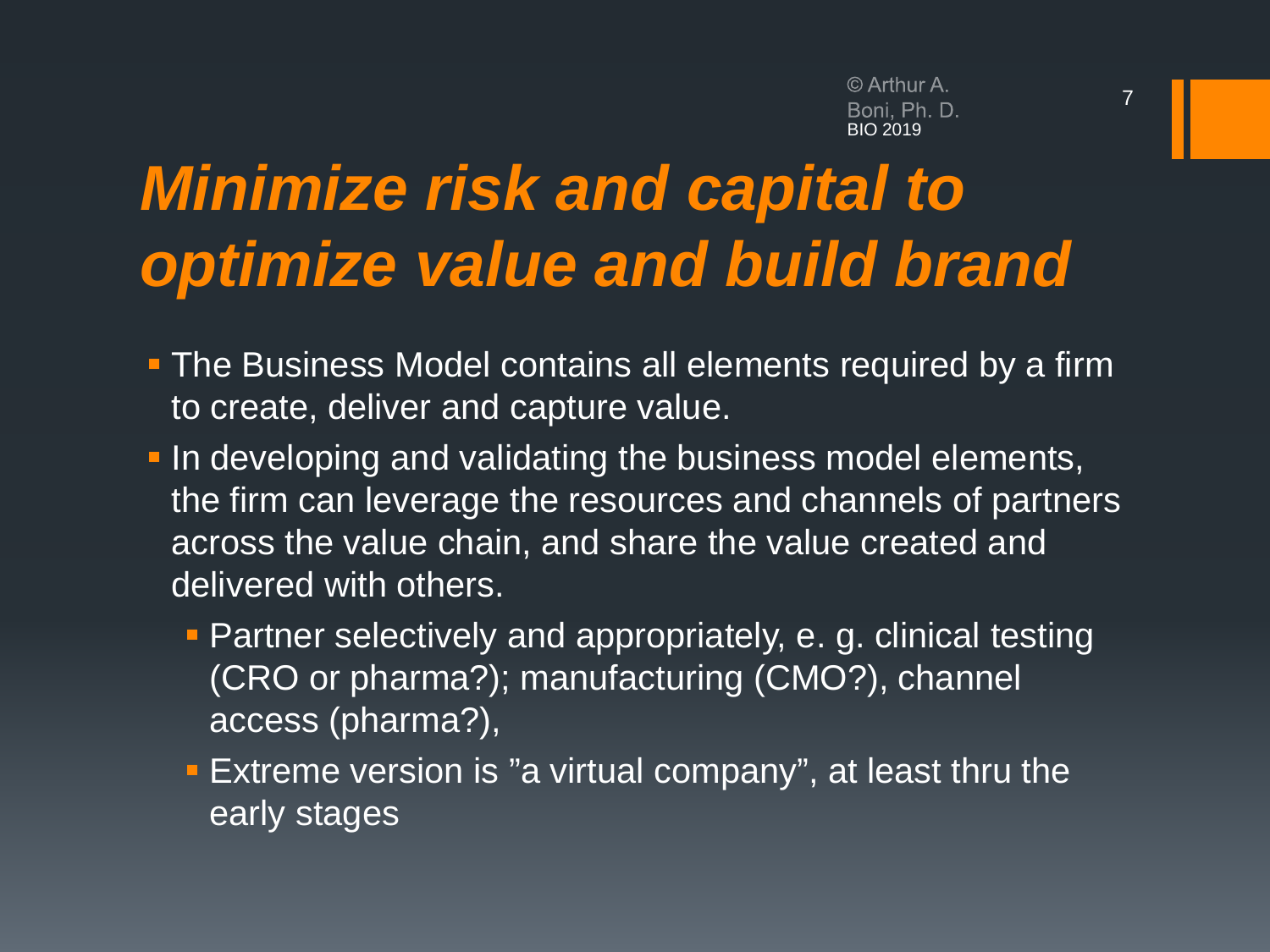

© Arthur A. Boni, Ph. D. BIO 2019

### *DNA for Collaborative Innovation*

An open innovation ecosystem (from Chesbrough)

- Collaborative networks "outside in" and "inside out"
- **Private/public partnerships**

Cross-disciplinary, diverse, collaborative teams working across the product life cycle (from Pisano; Boni et al)

- **Organizational structures to "translate research and technology** from laboratory to market" efficiently
- Technology, Business, Design, + ---

Culture built around 5 behavioral traits: "base pairs" (from Christensen et al)

 Questioning, Observing, Experimenting, Networking + Associative Thinking (connecting the dots)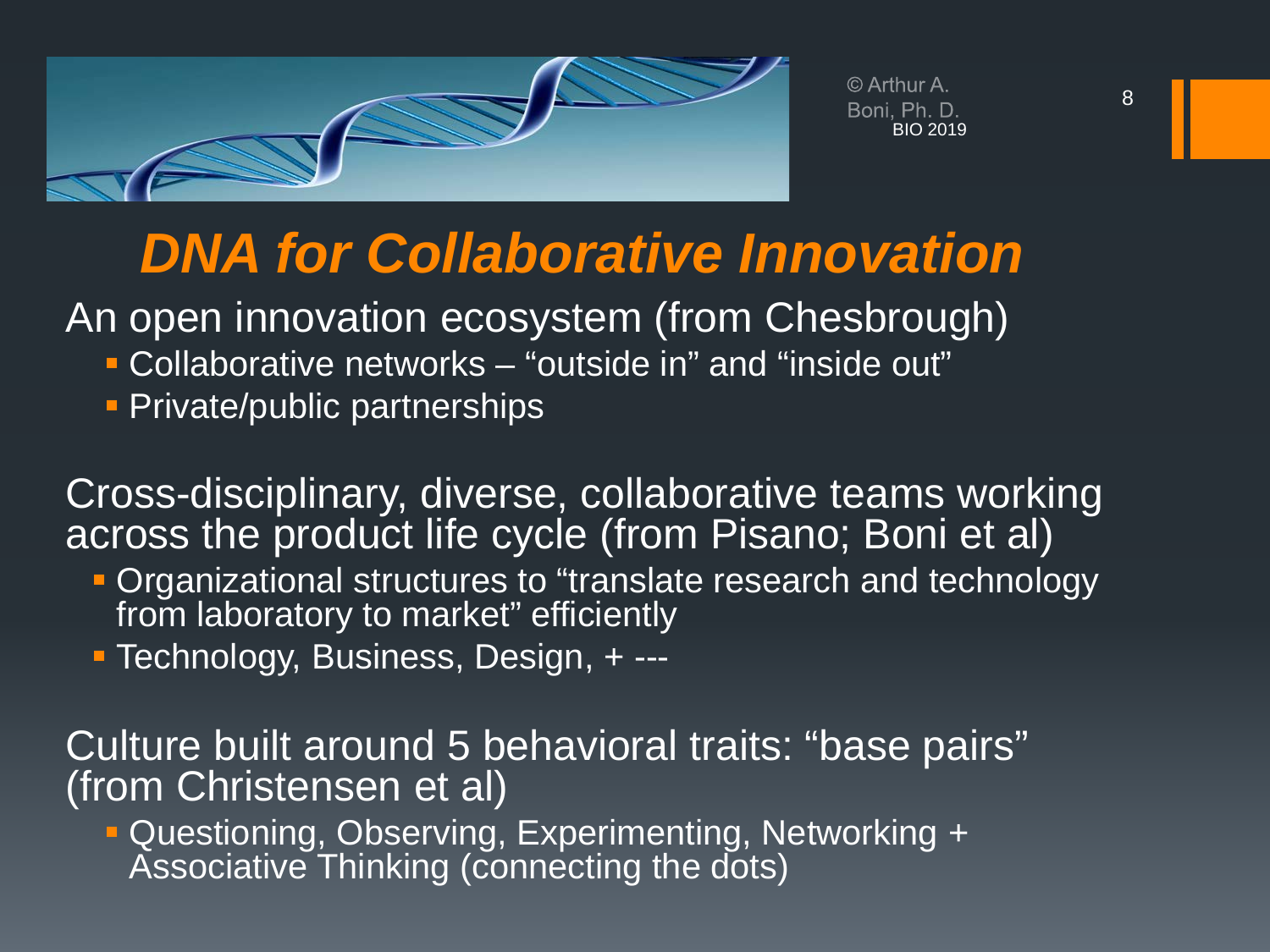## *Three Fundamental Lessons*

- 1. Focus on creative value sharing
- 2. Create stage-appropriate financing vehicles (to cross "valley of death")
- 3. Develop and grow "seasoned" management teams through collaborations, accelerators, etc.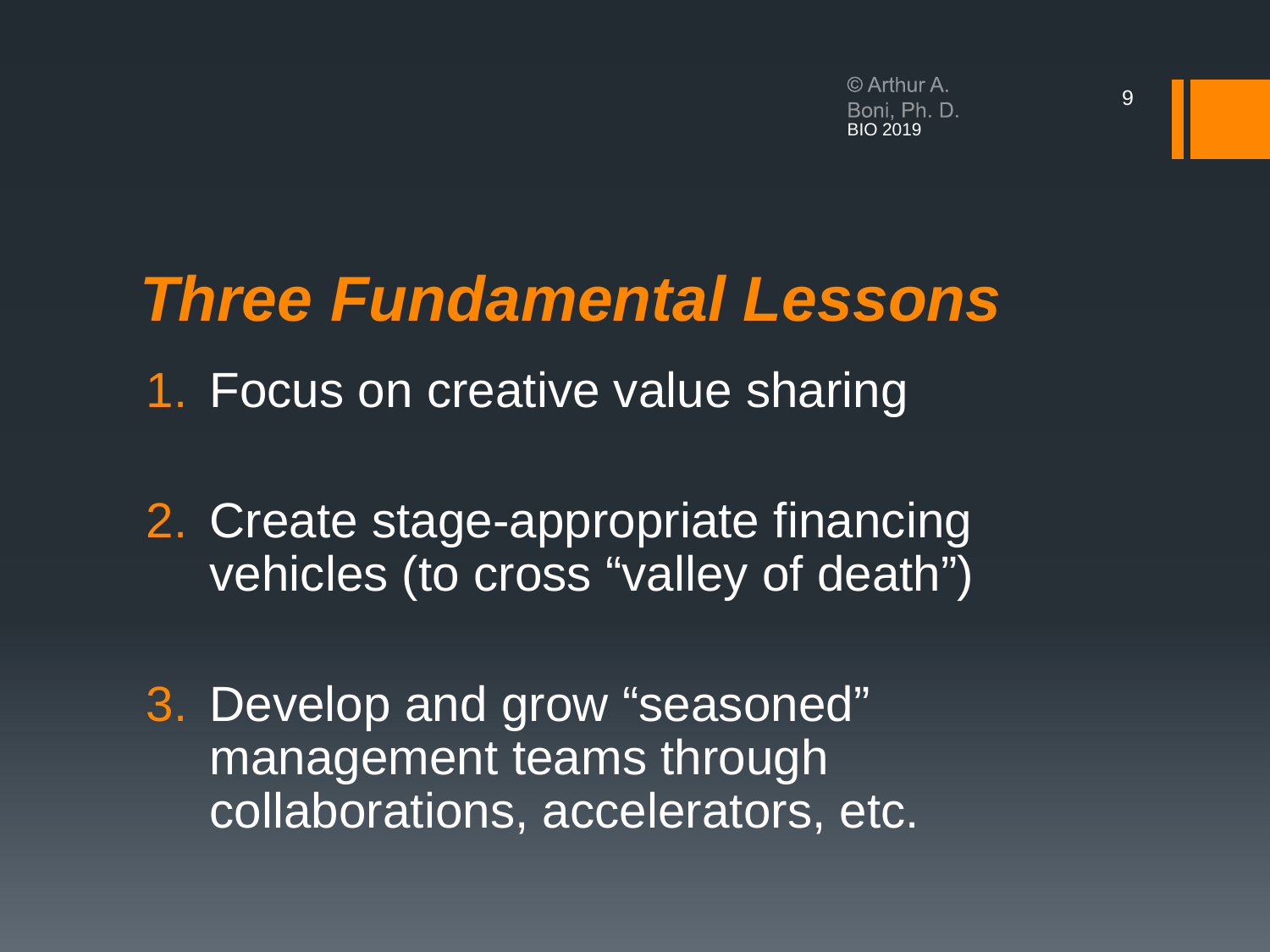## Lesson 1: Focus on Creative Value Sharing – the Collaborative Team



Leverage academia, emerging companies, and industry to form extended teams across the value chain.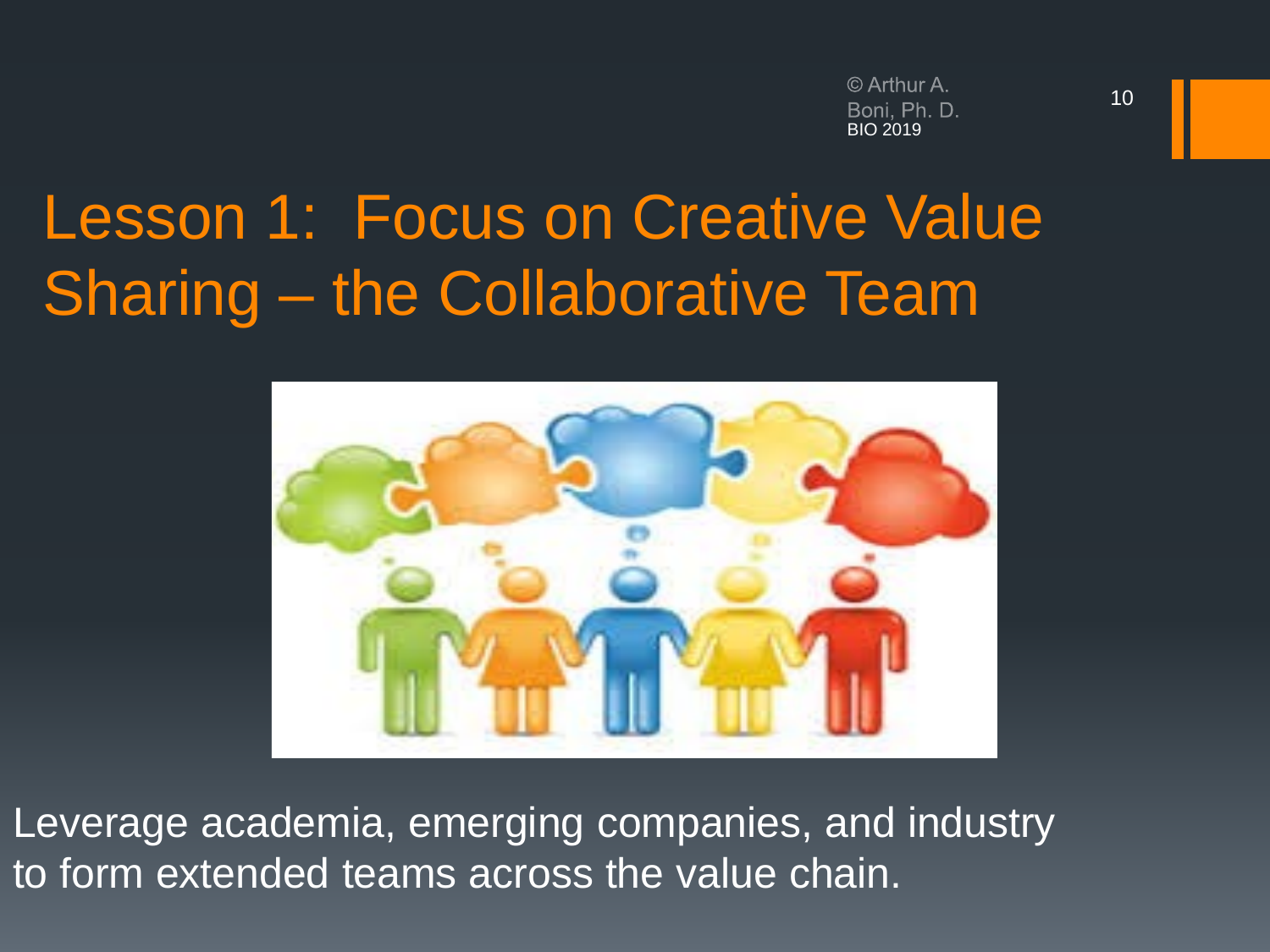#### *Ex 1: Eli Lilly's FIP Net Model Spans the Biopharma* **Value Chain and Globe** BIO 2019

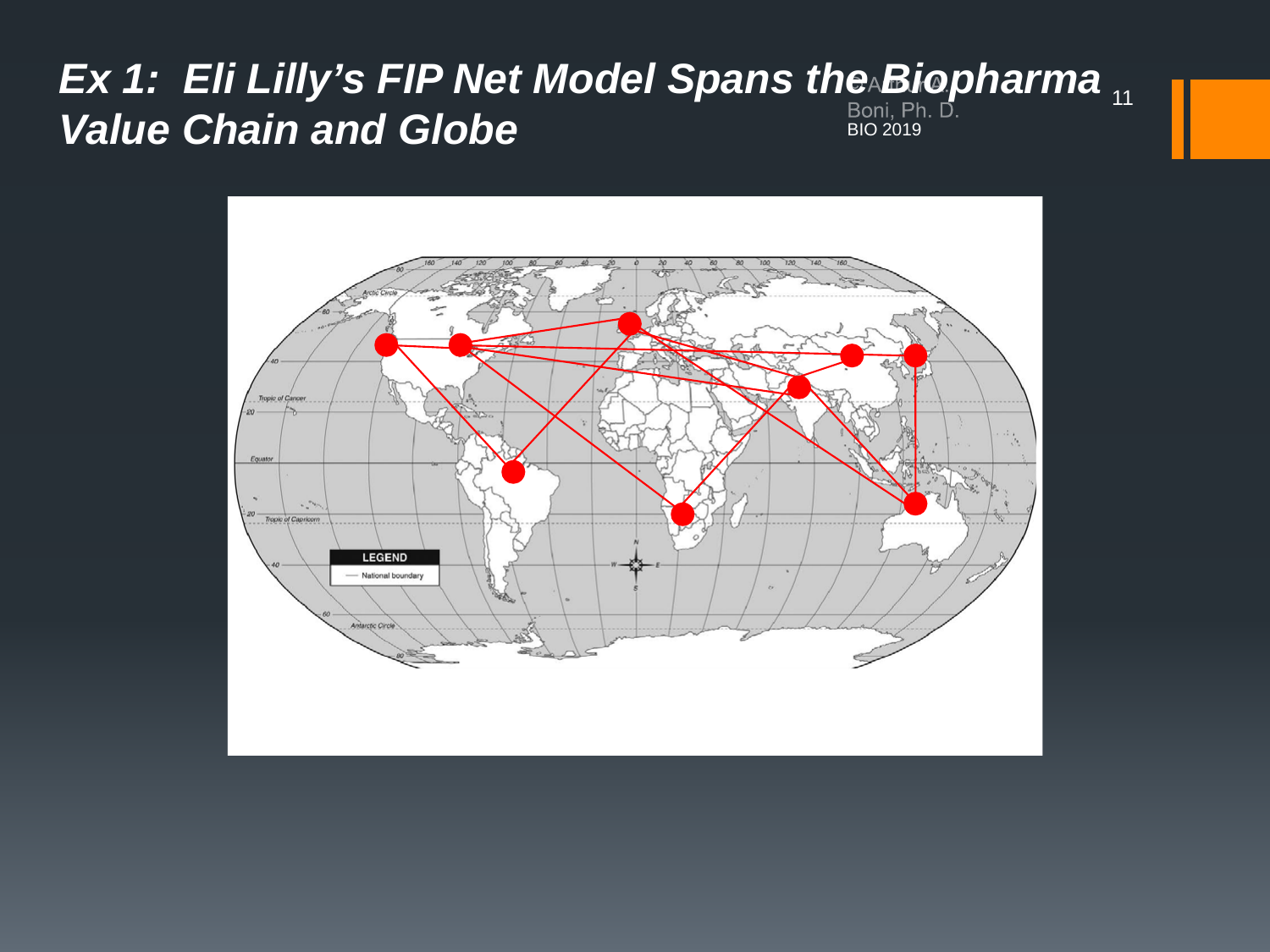# Ex. 2: Enlight Bioscience *Created by Pure Tech Ventures*



A consortium leveraging selected market driven opportunities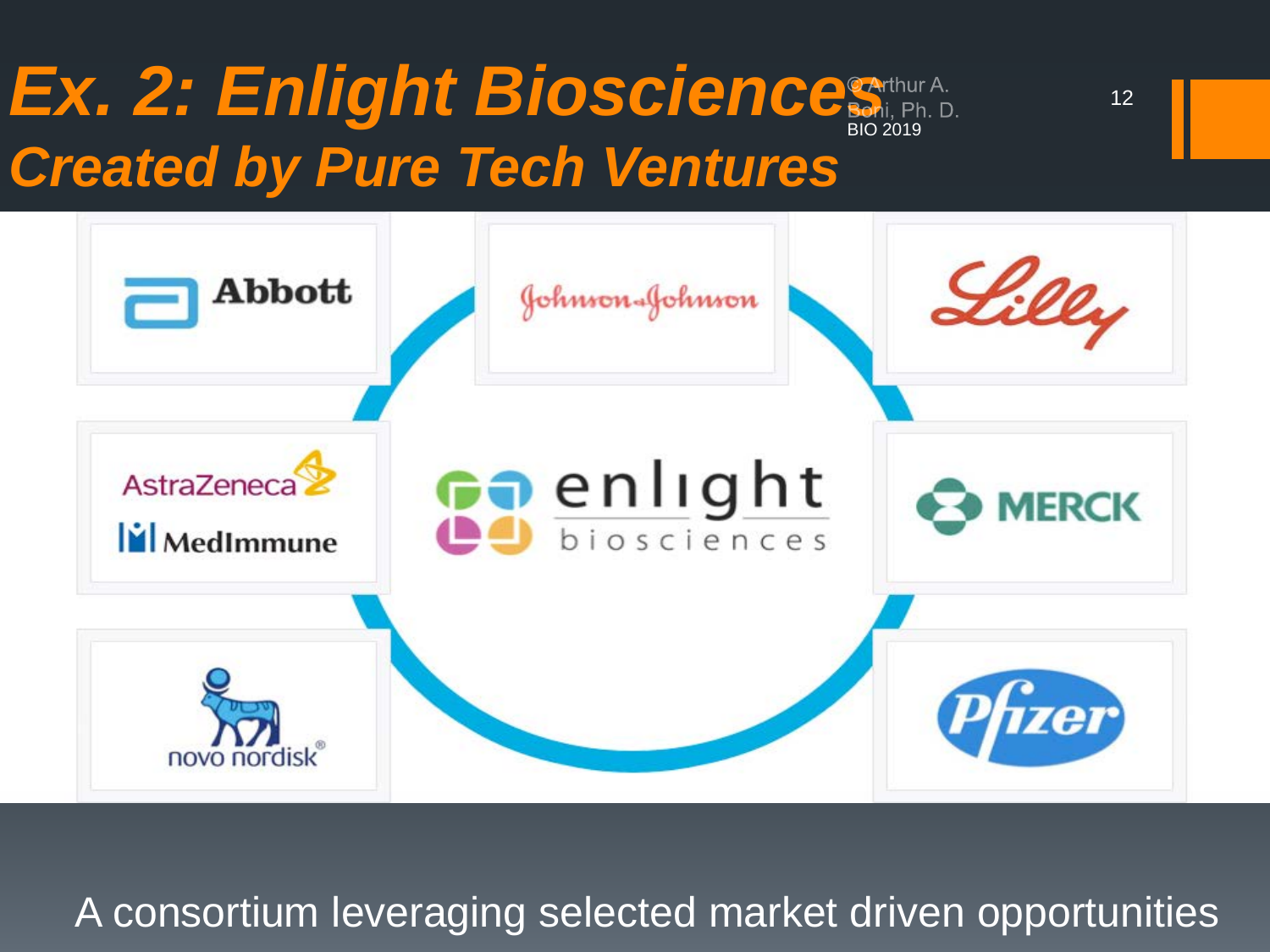# *Lesson 2: Create "Stage Appropriate" Financing Vehicles*

- **Create "stage appropriate" financing vehicles for** "crossing valley of death" from laboratory to clinic to patient
	- **Third Rock Ventures ab initio formation and** growth of Foundation Medicine using open innovation principles learned at Millennium Pharmaceuticals
	- **The Harrington Project/BioMotiv**
- **Partnerships, staged financing, team building from** experienced industry "veterans"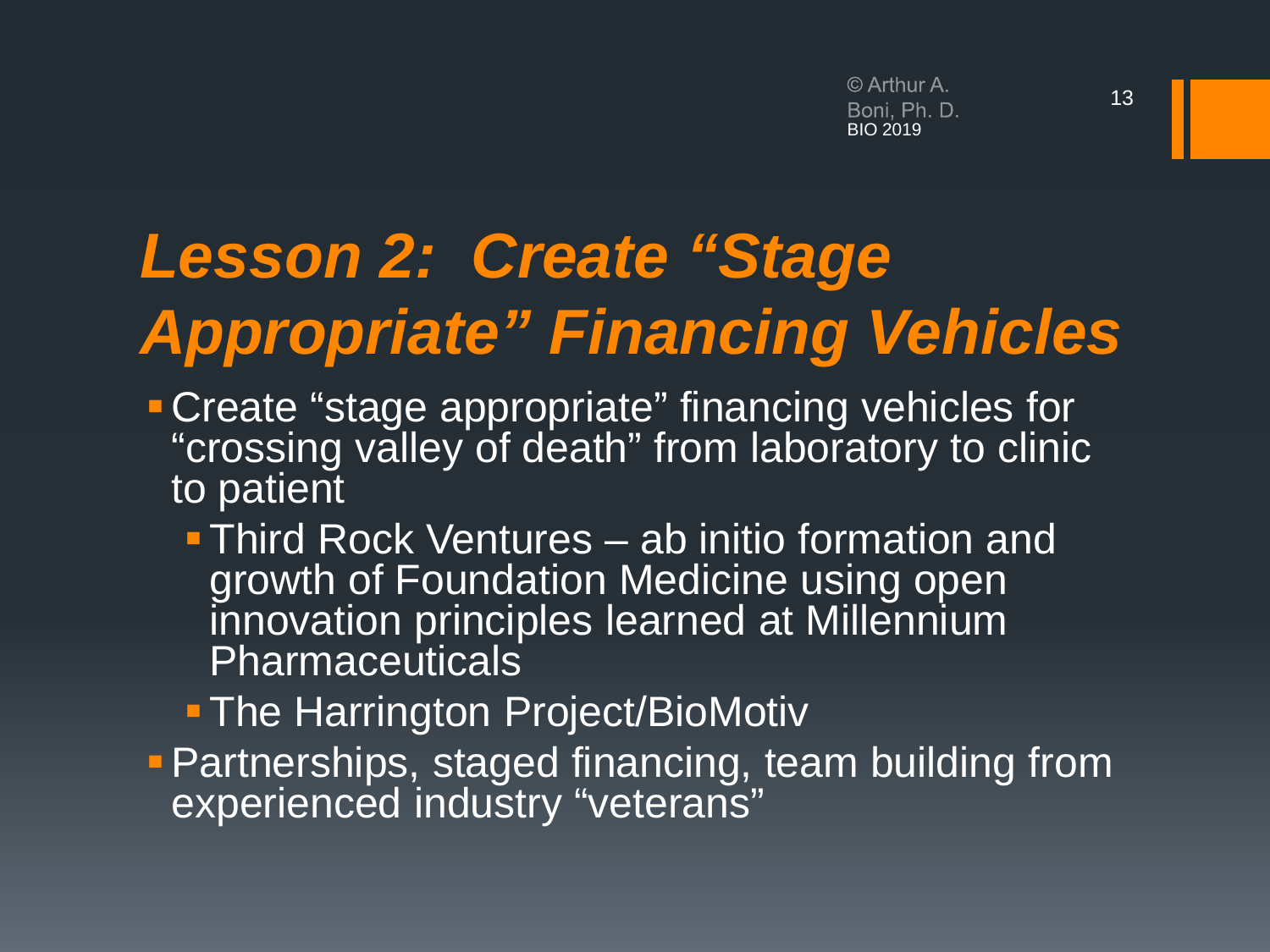# *Ex 1: Third Rock Ventures*



*Foundation Medicine – leadership in personalized medicine*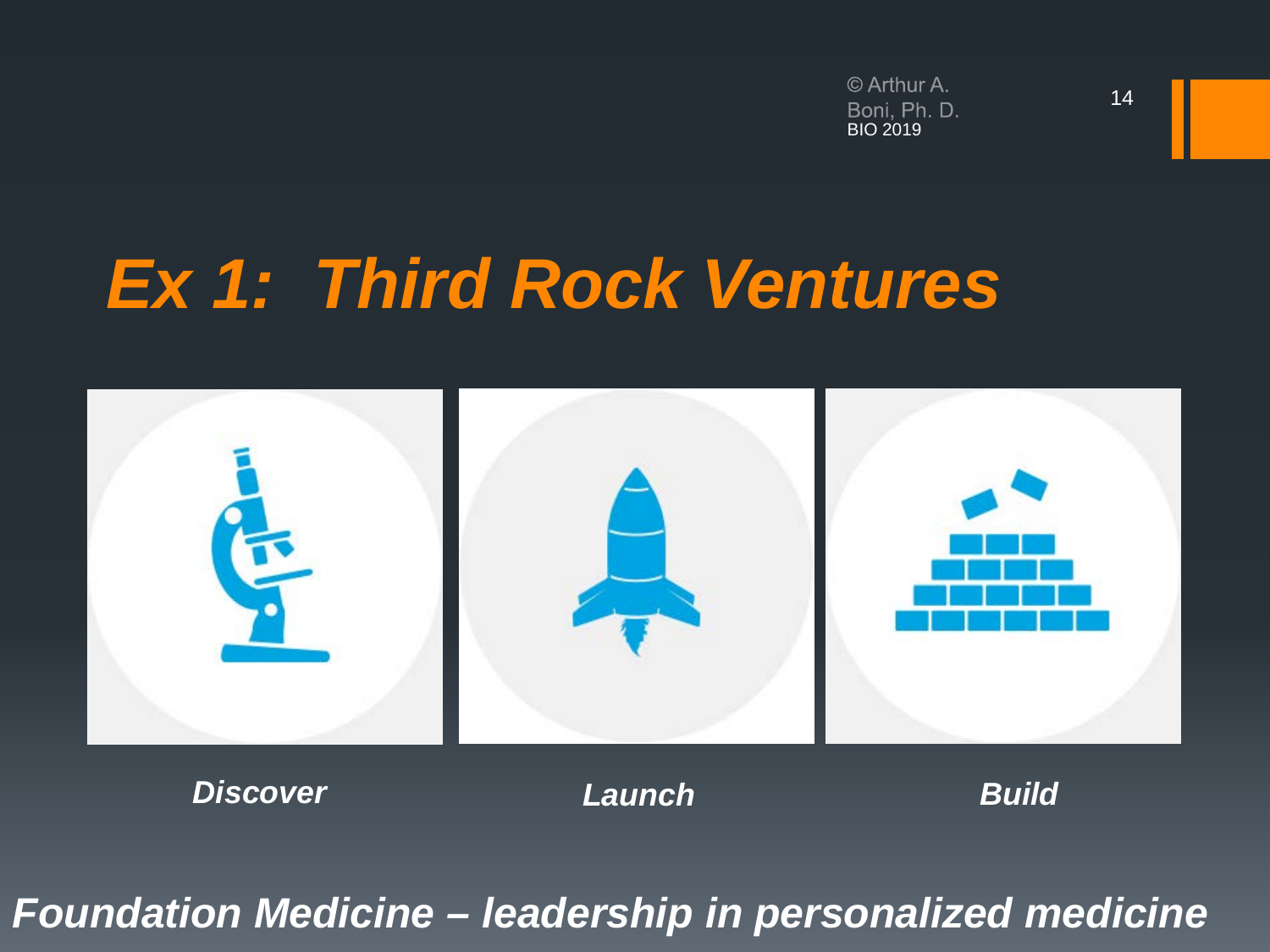# *Ex. 2 - Harrington/BioMotiv* Bloni, Ph. D.



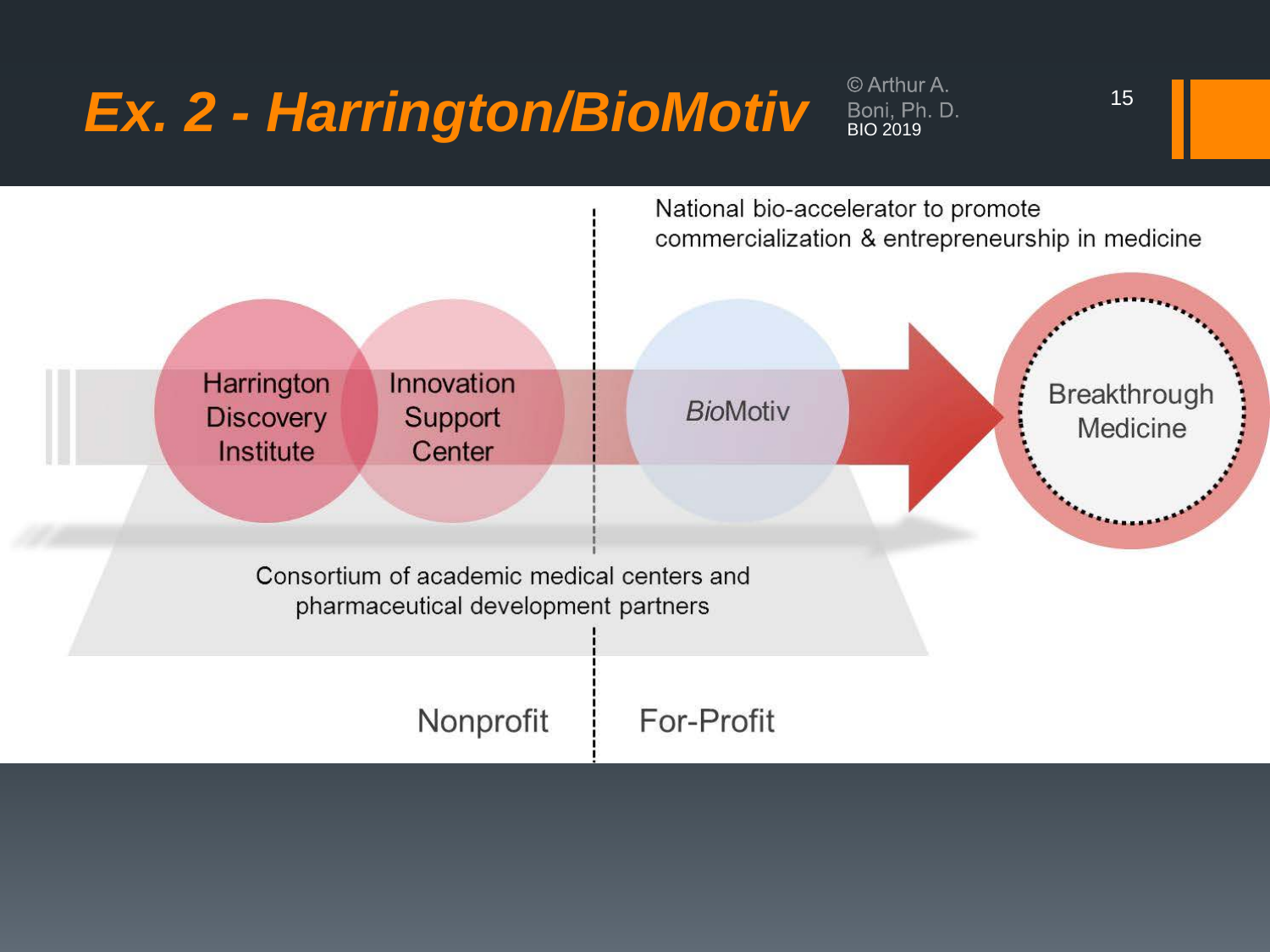#### *Lesson 3: Grow "Seasoned" Management Teams* BIO 2019



#### *Leverage Collaborations and Accelerators*

© Arthur A.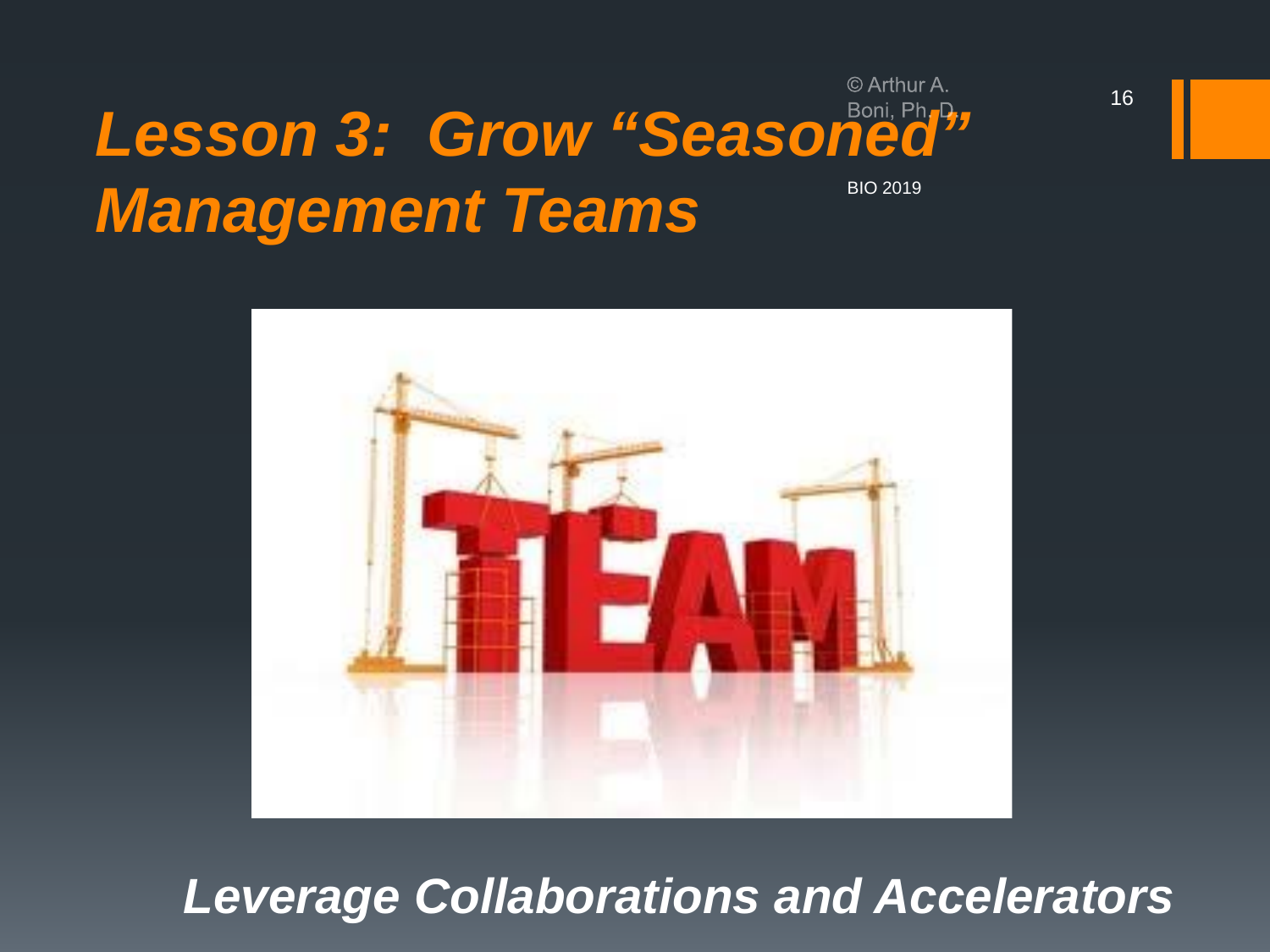#### **Jlabs, QB3, Rock Health, etc.** BIO 2019 17 *Accelerators in Bioparma are Evolving*

## **CİTRIX®** StartupAccelerator



#### *An example from enterprise software*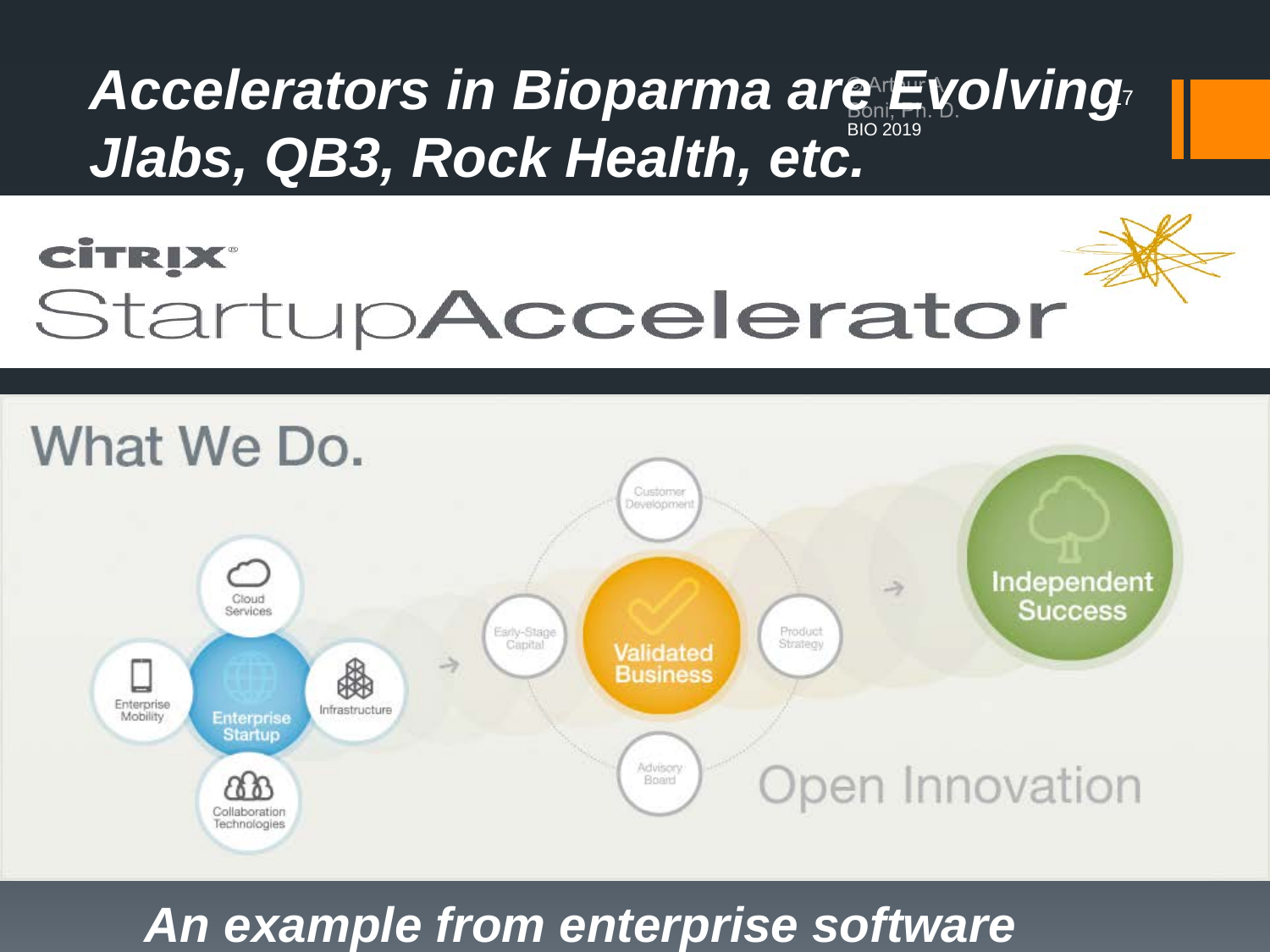© Arthur A. BIO 2019

## *Two Specific Best Practices*

**-Long development cycles and "high risk"** suggest a portfolio-based approach

While technology is a driver, need to instill market focus very early in the process – use the "lean startup methodology"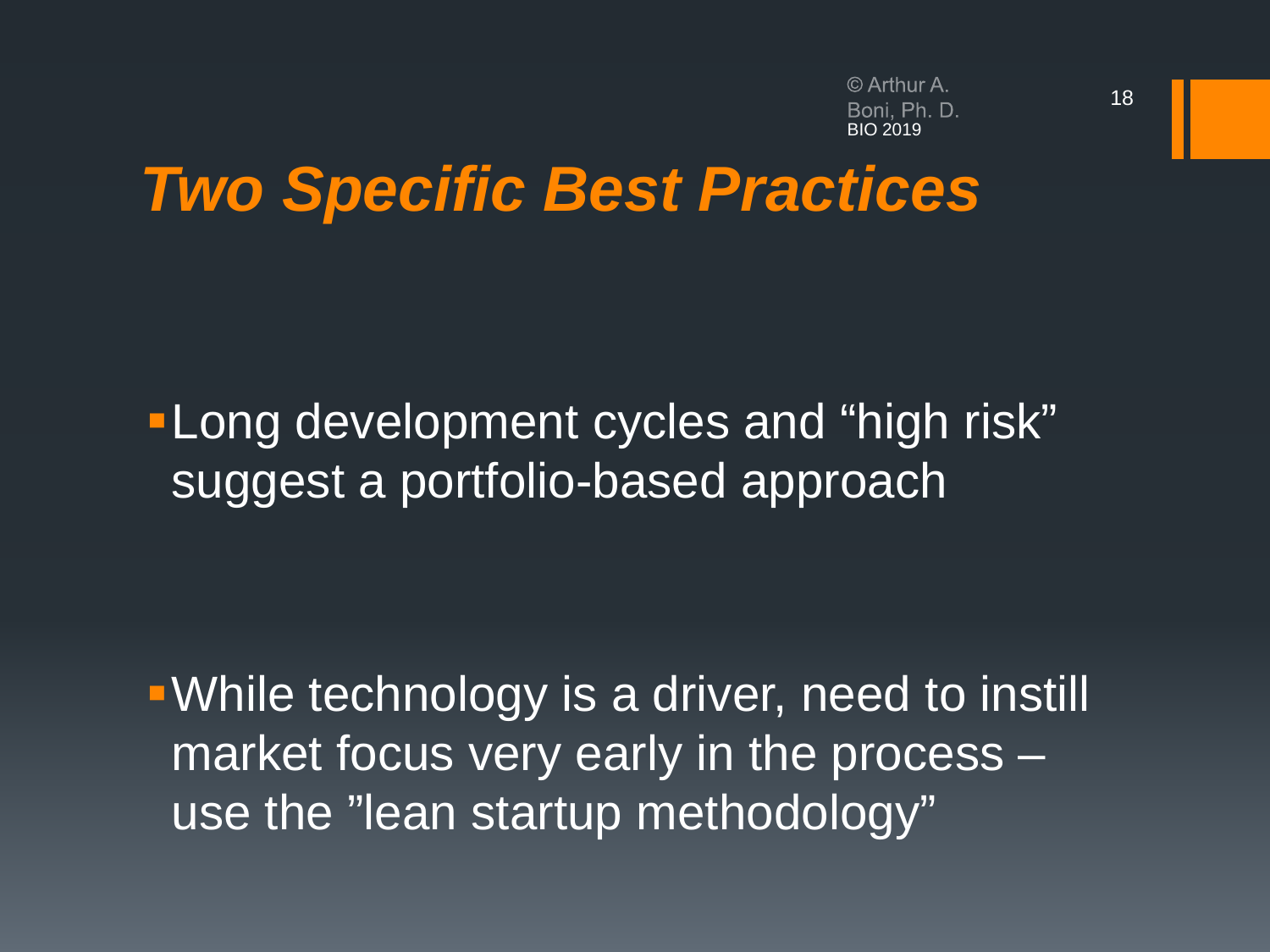# *Portfolio Based Approach*

collaborative innovation ecosystem

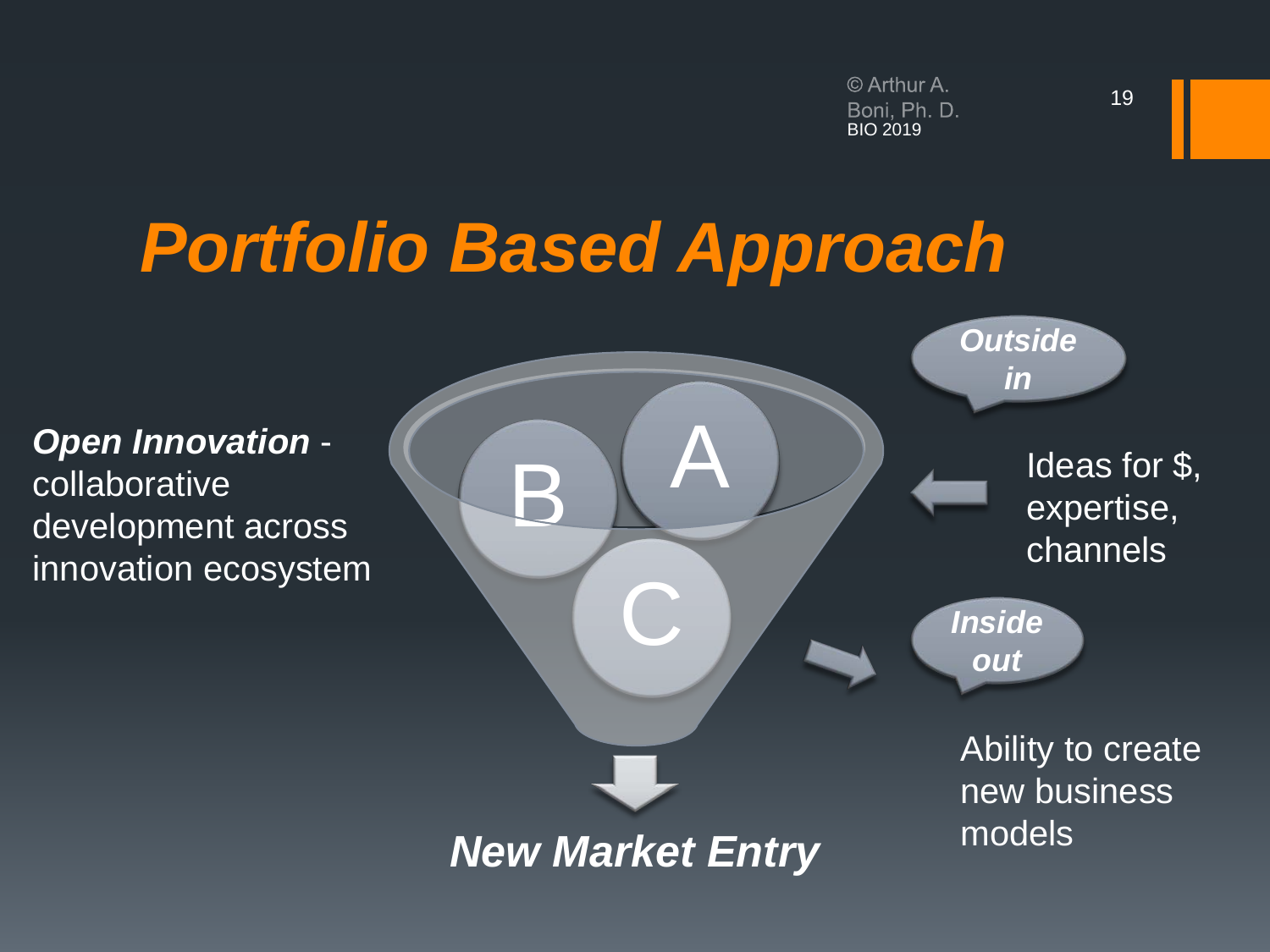#### *Instill Early Market Focus*  © Arthur A. Boni, Ph. D.<br>BIO 2019 *(with all P's in biopharma and medtech)*